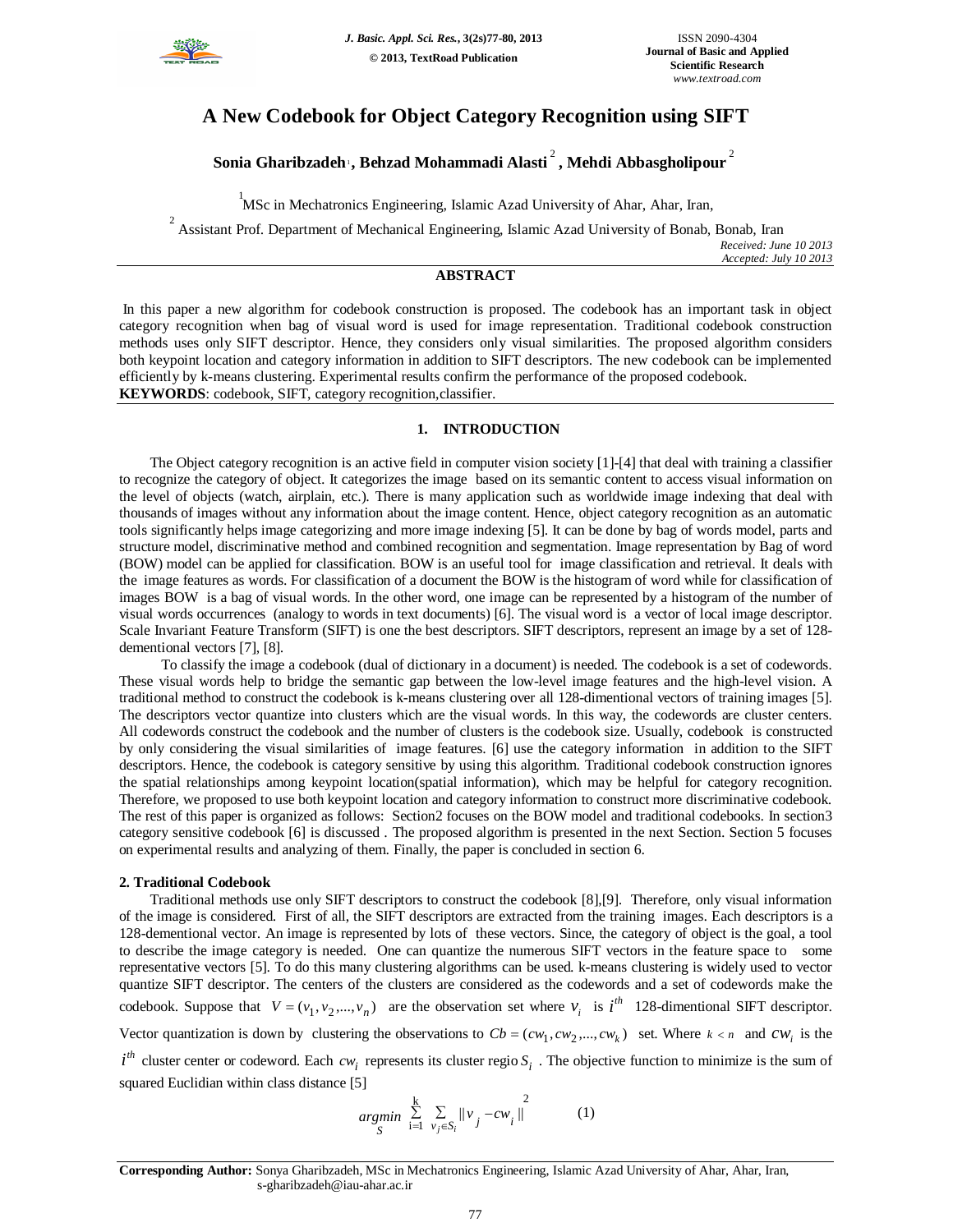Codebook can be viewed as the dictionary. So, the number of occurrence of visual words is calculated for each image. This histogram is sent to classifier to detect the category of the images. The codebook construction has an important step in BOW model and has stimulated some interest [9]-[12]. These works are mainly about how to quantize the feature vector and the selection of more discriminative visual features.

#### **3. Category Sensitive Codebook**

As mentioned above , codebook in BOW model is typically constructed by only measuring the visual similarity of image features. Hence, the resulting codebooks may not contain the desired information for object category recognition. Zhang et.al [6] proposed to consider the category information as an additional term into the traditional visual-similarityonly based codebook. Suppose that  $cat_i$  is the label of SIFT descriptor  $v_i$ . This label indicates from which category of images the feature is extracted.  $cat_i$  is a *C*-dimensional vector of binary digits 0 and 1. *C* is the number of image categories. If a SIFT descriptor is extracted from one category of images, the corresponding dimension of  $cat_i$  will be assigned the label of 1 and the other dimensions of  $cat_i$  will be assigned the label of 0. By defining  $vcat_i$  as the extension of 128-dimentional vector  $v_i$  by extra dimension  $\alpha cat_i$  ( $\alpha$  is a weighting vector) the objective function to minimize is as follows:

$$
\underset{S}{\operatorname{argmin}} \sum_{i=1}^{k} \sum_{\text{vcat}_j \in S_i} ||\text{vcat}_j - \text{c} \text{wcat}_i||^2
$$
 (2)

Where *cwcat* the is 128+C dimensional vector. After clustering first 128 dimension of cluster centers can be used as the codewords.

#### **4. Proposed Algorithm**

Traditional codebook construction is based on SIFT descriptors which are 128-dimensional vectors. In this method the codebook do not have any information about the vector scale, and orientation. Therefore, the codebook contained only visual similarities information. [6] suggest to construct category sensitive codebook by adding category information to the codebook. Both of mentioned methods do not consider the location of keypoints while this information may be very useful. The location of each descriptor vector and the corresponding scale and orientation for typical image is shown in Fig1. As can be seen in this figure, the location of descriptors are not the same and this differences can be used for discriminate task. Some descriptor vector are longer than others. By considering the scale information of keypoints the shorter vector can be weakened. The direction of the vectors and its distribution can be helpful to recognize the geometric shapes in the image.



Fig1. Location, scale, and orientation of SIFT descriptor vectors.

The goal of this paper is to propose the algorithm that uses the keypoint location information and simultaneously keep the advantages of traditional and category sensitive codebooks. In this way, the proposed codebook is category and location sensitive and support the visual words. Suppose that  $loc_i = (r_i, c_i, s_i, o_i)$  is the keypoint location of 128-dimentional descriptor vector  $v_i$ . Where  $r_i$ ,  $c_i$ ,  $s_i$ , and  $o_i$  are row, column, scale and orientation of  $v_i$ , respectively. New vector *vloccat<sub>i</sub>* is produced by extending  $v_i$  by extra 4-dimenction location vector  $loc_i$  and C-dimensional binary vector  $\alpha cat_i$ . The 128+4+C dimension vector  $\nu loccat_i$  is sensitive to visual similarity, location and category information. The objective function to minimize is as follows: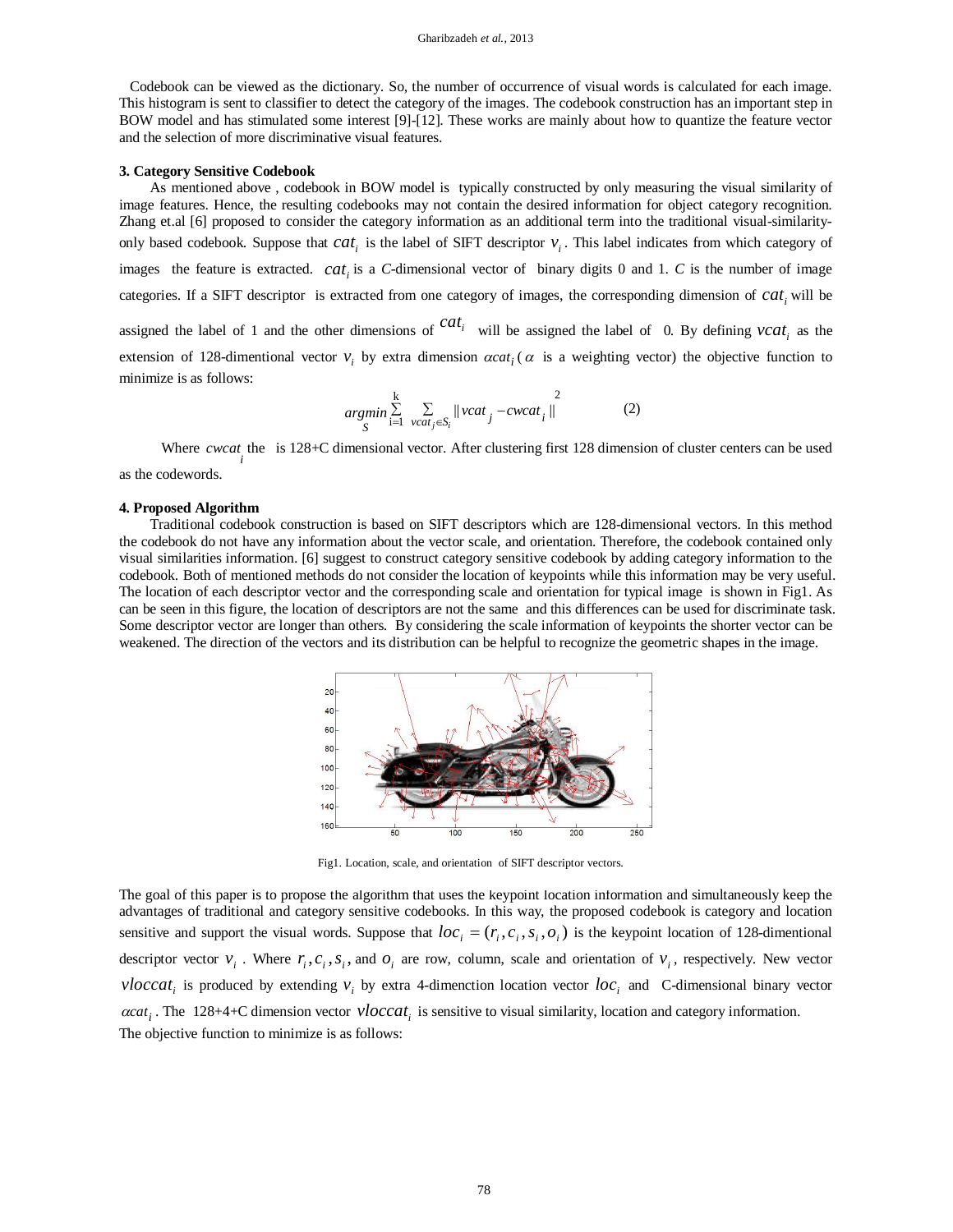$$
\underset{S}{\operatorname{argmin}} \sum_{i=1}^{k} \sum_{\text{vcatloc}_j \in S_i} ||\text{vloccat}_j - \text{culoccat}_i||^2 \tag{3}
$$

Fig.2 shows the proposed procedure to construct the codebook. As can be seen in this figure, location information and binary version of category information is added to 128-dimensional SIFT descriptor vectors. Then, the k-means clustering is applied to the new 128+4+C dimensional vector. First 128 component of cluster centers is considered as the new codebook. The new codebook is sensitive to both category information and keypoint location.

### **5. Numerical Results**

 To evaluate the proposed codebook several experiments are made over the Caltech data base. Five images category are adapted: watch, Face, chair, airplane, and Motorbikes. Fig3. shows typical images from these categories. First 50 images of each category is selected to do the experiments. To train the classifier 41 images is used and 9 images is remained for test. To construct the codebook 10 images from each category is used. Then the SIFT is applied to these images. The codebook size for all three method is set to 10. To classify the histogram of codebooks the Bayesian classifier with multivariate normal density and pooled estimation of covariance is used. The k-means algorithm is run 10 times with random initial value and the best result is used. [5] and [6] that introduced above, are implemented for comparison with the proposed codebook.

Table1 indicates to the recognition rate. As can be seen in this table, the performance of three methods for Motorbikes is similar and relatively at high rate . The reason is the simple background of the Motorbikes. With the exception of watch the proposed method is much better than traditional method [5]. That is because of the complicated background of the watch category. Also, the proposed method except for airplane category is better than [6]. In general, the proposed method has the highest average recognition rate compared with [5] and [6], because the proposed codebook is sensitive to both keypoint location and category information as well as visual words. The confusion matrix of the proposed method is shown in Table 2. The diagonal elements of this matrix are equal to the recognition rate. As can be seen in this table, the proposed codebook has the poor performance for the watch category while it has good performance for Face and Motorbikes categories. In general, with simpler background the recognition rate is increased.



Fig.2 Proposed codebook construction algorithm

|  | Table1 Average recognition rate |  |
|--|---------------------------------|--|
|  |                                 |  |

| Class             | $[5]$  | [6]    | Proposed |
|-------------------|--------|--------|----------|
| watch             | 0.6667 | 0.2222 | 0.3333   |
| Face              | 0.5556 | 0.7778 | 0.8889   |
| chair             | 0.3333 | 0.4444 | 0.4444   |
| airplanes         | 0.3333 | 0.6667 | 0.5556   |
| <b>Motorbikes</b> | 0.8889 | 0.8889 | 0.8889   |
| average           | 0.5556 | 0.6000 | 0.62222  |

Table2 Confusion matrix of the proposed codebook

| Predicted         | watch  | Face   | chair    | airplanes | <b>Motorbikes</b> |
|-------------------|--------|--------|----------|-----------|-------------------|
| Actual            |        |        |          |           |                   |
| watch             | 0.3333 | 0      | 0.1111   | 0         | 0.5556            |
| Face              | 0.1111 | 0.8889 | $\Omega$ | 0         | 0                 |
| chair             | 0.1111 | 0.1111 | 0.4444   | 0.2222    | 0.1111            |
| airplanes         | 0      | 0.2222 | 0.1111   | 0.5556    | 0.1111            |
| <b>Motorbikes</b> | 0      | 0      | 0.1111   | 0         | 0.8889            |